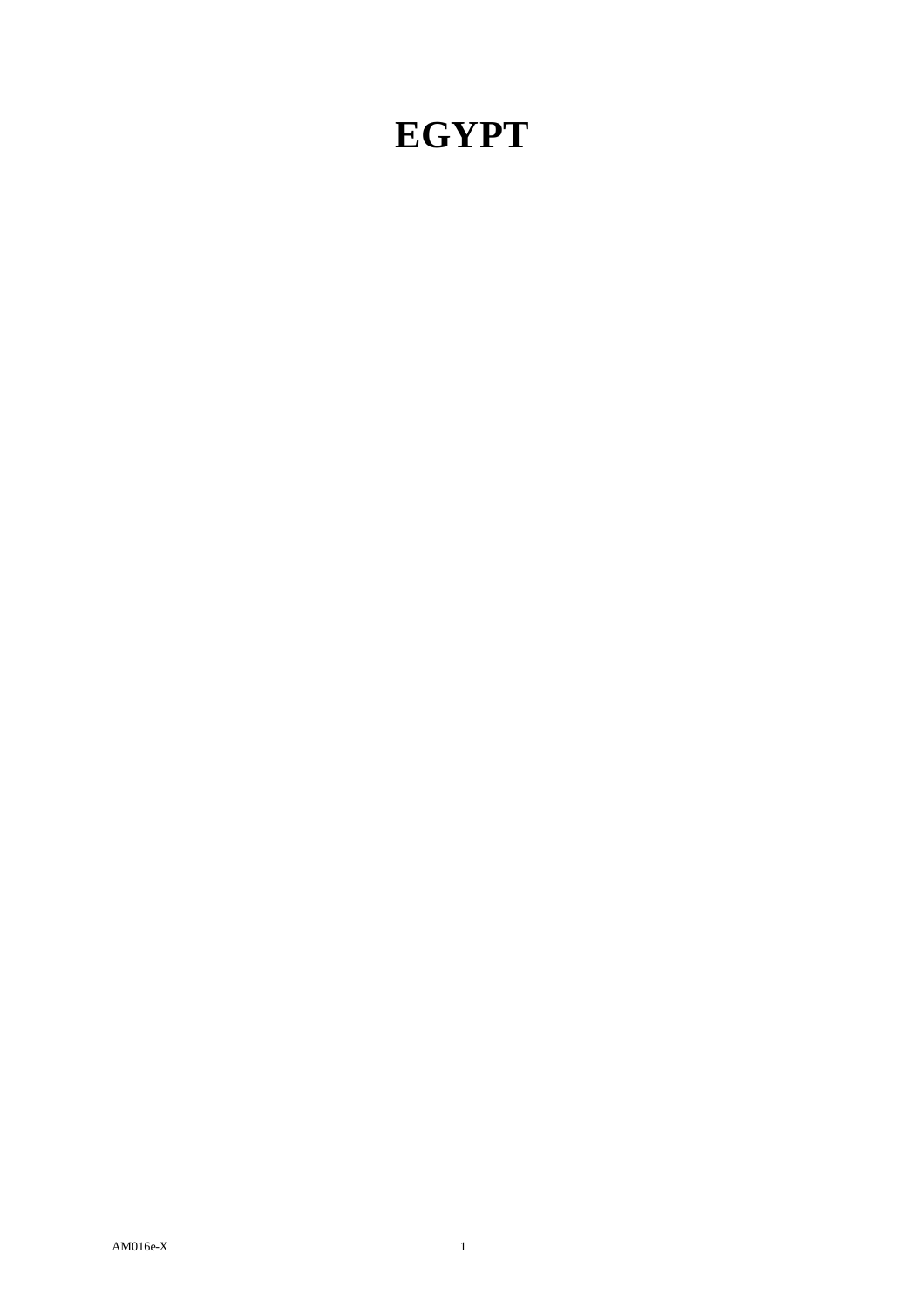## **European Bank for Reconstruction and Development Annual Meeting 7-8 October 2020 Written Statement by Minister of International Cooperation Dr. Rania A.Al-Mashat Governor of the EBRD for Egypt**

It has always been a pleasure attending the EBRD Annual Meetings; and this time is no different as we move virtually, providing a unique opportunity to convene and include an even broader range of voicestogether.

Egypt is one of the founding members of EBRD, a key development partner for the country, through extending continuous and valuable support throughout our fruitful and strategic partnership since 1991.

In 2019, Egypt became the EBRD's largest country of operationsfor the second year in a row with the Bank's investments reaching €1.2 billion in 23 operations, with 80% in the private sector. Renewables and infrastructure upgrades were prioritized to meet the needs of the fast-growing population and to provide critical basic servicesfor economic development. We are also achieving a balanced and well-performing portfolio with private-sector and equity share on the rise. Our portfolio with the EBRD is distributed evenly between sustainable infrastructure (52%), industry and agribusiness(26%), and financial institutions(22%), with a special focus on renewable energy, small and medium-sized enterprises, women in business, youth in business, energy efficiency, and credit lines.

Fresh thinking is now needed more than ever before. COVID-19is, first and foremost, a global humanitarian challenge. It has showed us that no country has the silverbulletto survive this crisis, and that multilateralism through public-private partnerships is critical to build back better. We are being pushed to re-write the rules to emerge stronger, more unified and more resilient than before. As policy makers, we have to look at development through an emergence prism and recognize our responsibility to serve humanity at a much faster pace.

Egypt has shown resilience overthe pastdecade. According to the Bank's "Regional Economic Prospects" report with the latest set of forecasts, Egypt's economy is on track to grow by 2% in 2020 and projected to rebound by 5% in 2021. It is "the only economy across all of the EBRD regionslikely to escape recession in the 2020 calendar year, supported partly by large public construction projects and a boom in the telecommunications sector".

## *We can move forward.*

Together with the support of EBRD, Egypt has been prioritizing building for economically resilient and inclusive communities in the road ahead. The quick mobilization of the rapid response to the pandemic under its Solidarity Package, where it has provided liquidity, working capital, balance sheet restructuring, trade finance, and infrastructure support, has been recognized. This was done through the EBRD signing substantial loan agreements reaching US\$ 850 million with local banks for on-lending to domestic enterprises and to support trade transactions. Thus, the Package has mitigated the impact of a sharp slowdown in economic growth.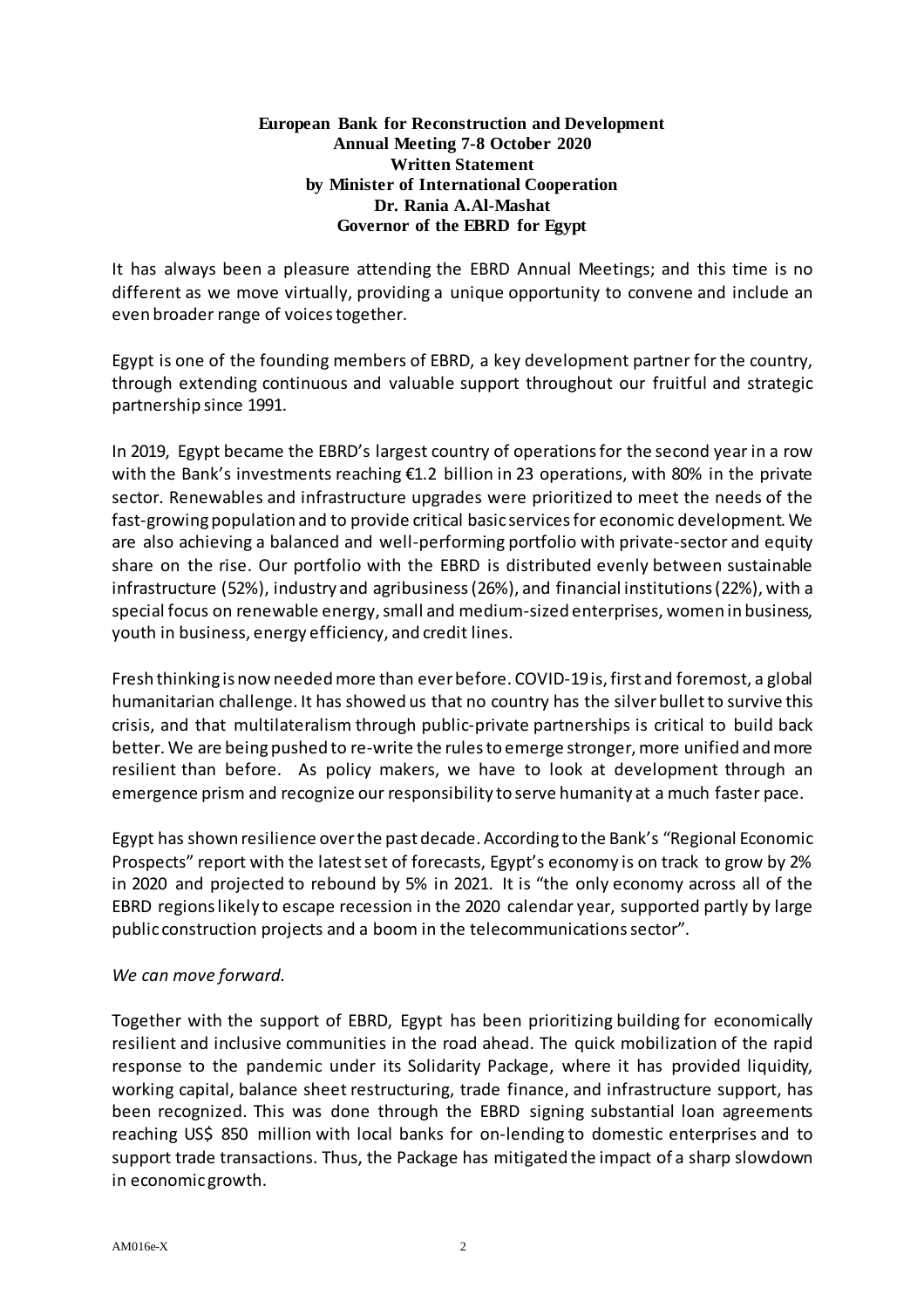What we have learnt from COVID-19 is that there is an opportunity for a "Great Reset" v as championed by the World Economic Forum. There are many gaps that need to be closed;the protection gap; the digital gap; the gender gap; investment gap andmany more… I believe we are the architects and shapers of a greener and more circular future… With inclusive cooperation, we have the opportunity to resetfor a better future.

At the Ministry of International Cooperation, we are shifting mindsets through "Economic Diplomacy" via three key principles:

- 1. **Multi-stakeholder Platforms:** The first principle, through regular interactive and participatory consultations with all development partners helps in promoting inclusiveness through opening spaces for dialogue and knowledge sharing, allowing all stakeholdersin society to effectively coordinate with the government. It provides us with an opportunity to capitalize on our successes and pitfalls and turn policymaking into story-telling, marking the starting and end point of our developmental journey to move forward together.
- 2. This yearhas also revived the spirit of humanity in policy-making, putting the focus on key human challengessuch as health, inequalities, and sustainable living. To push for a human-centered economy, the second principle: **Global Partnerships Narrative** is focused on: People, Projects, and Purpose (P&P&P), which essentially puts people at the core in all of our projectsto serve human ends and goals in line with the SDGS.
- 3. The third principle is the **Official Development Assistance** SDG Mapping Framework; aligning the Ministry's projects to the global goals.

I call the years 2020-2021 the "Years of Multilateralism." We have seen the importance of using a forward-looking agenda where all of us are sitting togetherto create a solution. We have been pushed to be agile and innovative. Concerted efforts between the government and private sector are underway to eliminate the negative impact of COVID-19, to mitigate the impact of the crisis on vulnerable groups.

Egypt supports the EBRD in moving forward with its Strategic and Capital Framework (SCF) 2021-2025; with three strategic themes: 1. Transition to a green, low carbon economy 2. Equality ofOpportunity and 3. Digital Transition, promoting a sustainable, inclusive and smart future for all.

The SCF is also in line with several Egyptian efforts:

- 1. **Reducing carbon emissions to enhance environmental sustainability**; the Cabinet recently approved a strategy to push for 30% of all investment projects to be environmentally sustainable. Egypt also allocated an environmental advisor in each ministry to push for a green recovery.
- 2. **Providing equal opportunities for women**; this is regarded as a macro-critical issue and is integral to Egypt's inclusive development, which is portrayed in the Ministry of International Cooperation's recent launch of the "Closing the Gender Gap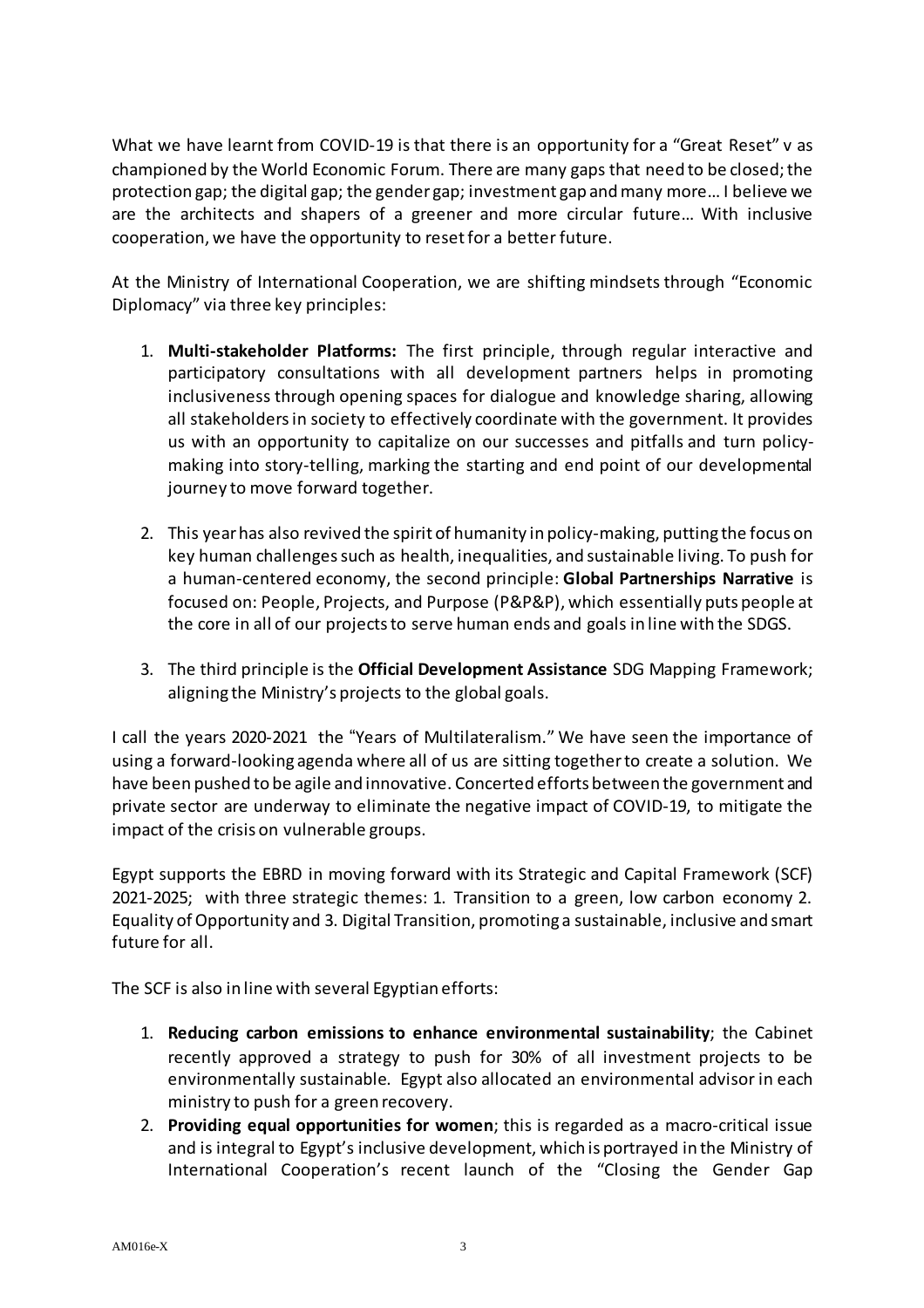Accelerator" with the World Economic Forum and Egypt's National Council for Women.

On this note, Egypt has won two 2020 Sustainability Awards by the Bank for its efforts in "Sustainable Energy" and "Gender Inclusion".

3. **Increasing digitalization**; this has been critical during 2020, which pushed Egypt forward for a new digital transformation.

We are renewing our focus on expanding our strong partnership with African countries and ensuring that the extensive potential of the continent is unlocked. Egypt can become the EBRD's gateway to Africa. In that regard, there is ample investment potential in both the SEMED region and in developing the African countries to build a strong infrastructure which will result in economic growth, job creation, and improving regional trade. Africa can benefit from the EBRD's expertise in areas related to infrastructure projects, renewable energy, and the development of value chains to enhance production and export activities, as well as access to finance for small and medium-sized enterprises.

This can only happen through increased investment in sustainable infrastructure, connectivity, and accelerating digital transformation. Additionally, Egypt's private-sectorhas prioritized several African markets – some of which are EBRD clients – in their international expansion strategies.

The EBRD projects are actual proof that public-private partnerships are a success. The Damietta Port and the 6th of October Dry Port projects show that Egypt is working hand-inhand with the Bank and the private sector as main partners for success. More projects in railway and urban transportation are moving forward; with the help of the Bank we were able to bring in the best global practices to this vital sector. Moreover, Alexandria and Cairo, the biggest cities in Egypt, have joined the EBRD Green Citiesinitiative, and we are working with the Bank to develop a complete green transportation strategy for the city. Furthermore, EBRD is the only international financial institution with offices outside the capital including in Cairo, Alexandria, Ismailia, and soon inAsyutto extend itssupportto small and medium-sized enterprises.

Reformis a continuous process. The Governmentof Egypt's Response and Rebuild strategy is focused on "Protect, Provide and Progress" to ensure that the country accelerates its path towards sustainable growth. We entered the crisis with strong fiscal and foreign exchange buffers due to comprehensive reforms on taxes, budgets and foreign exchange that the country implemented over the years, which helped prepare Egypt in facing the crisis. A priority was given to accelerating structural reforms, particularly the formalization of the informal labor force which contributes to over 50 percent of Egypt's gross domestic product (GDP) as well as the women economic empowerment agenda.

Accordingly, a full-fledged legislative and regulatory reform plan has been taking place, complementing the economic reform Egypt is undergoing. Some laws have been newly amended and others newly decreed, such as the New Investment Law, Insolvency and Debt